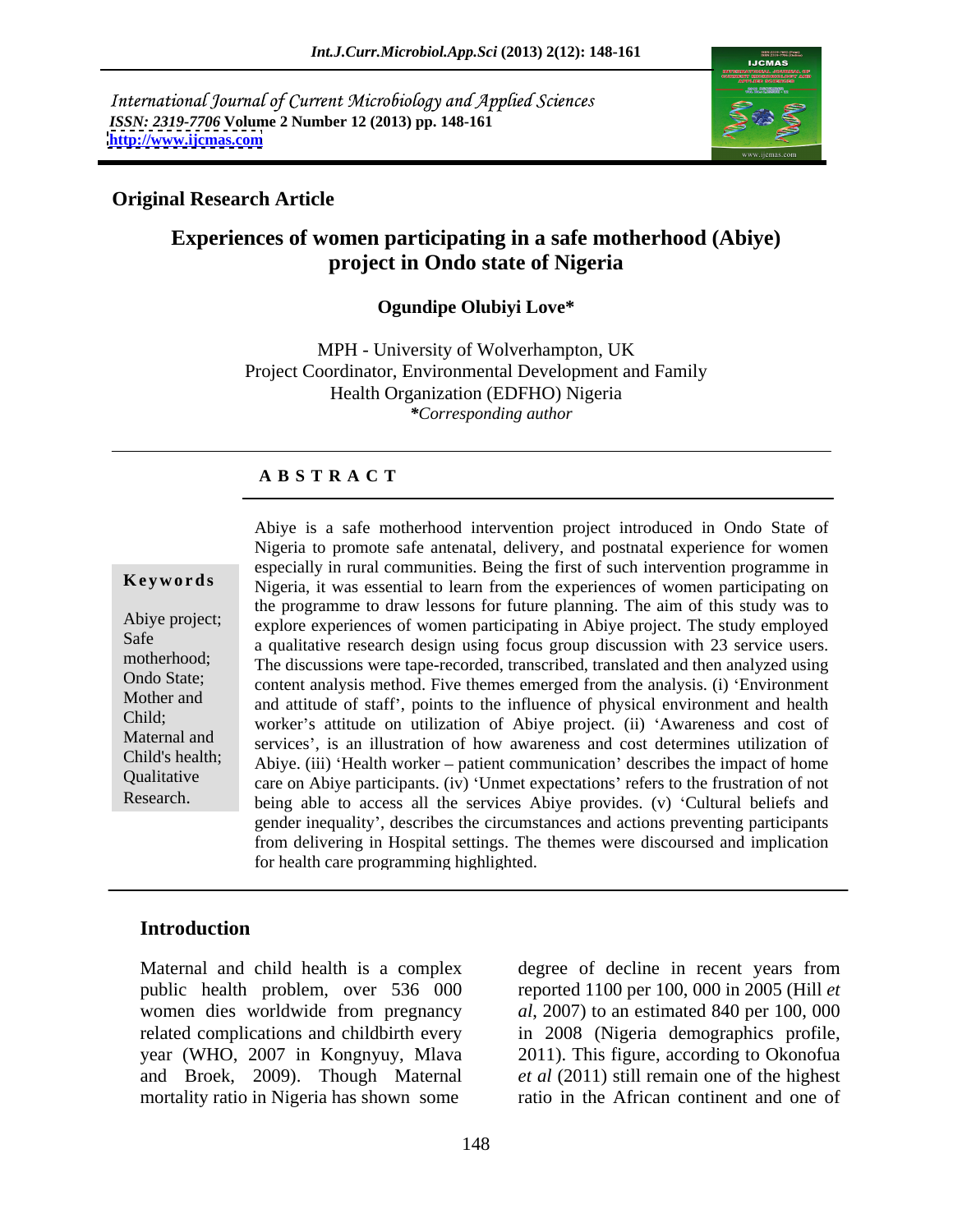the fifteen countries worldwide with the intervention programme in Nigeria, it was highest under five mortality rate. Nigeria essential to learn from the experiences of has a high concentration of people living women participating in the programme to in extreme poverty, World Bank report (2008) reveals that about 71% of Nigeria population lives below the poverty line, that is about 110 million 203 thousand and 56 people using the latest population Study Design estimate of 155, 215, 573 from the Nigeria

With such huge poverty level, the outcome was as described by the Nigeria Population Commission in its Nigeria demographic and health survey (DHS) report (2008) which shows that only 64% transcribed, translated and then analyzed of pregnant women in Nigeria access antenatal services, and just 35% give birth in a health facility while only 39% of birth **Study area** are delivered by skilled birth attendant. Most women in Nigeria live below the poverty level and lack access to comprehensive antenatal and delivery services (Onah, Ikeako, and Iloabachi, 2006). Infant mortality figure is also staggering; Child mortality rate under age 5years was 143 per 1,000 births in 2010 compared with 5 per 1,000 for United Kingdom (World Bank, 2011).

Most women of reproductive age in Nigeria lives in village settings where it is difficult for pregnant women to access ante/post natal programmes and deliver in hospital settings despite research figures  $\frac{1}{2}$  home delivery without the presence of called 'Abiye Project'.<br>
skilled birth attendant (Walraven *et al.*, skilled birth attendant (Walraven *et al.*,<br>1995).<br>Communes are located in the cantral

It was to meet the challenges faced by these women and reduce the high maternal<br>Nigeria operates three levels of and child mortality rate that a safe motherhood project tagged 'ABIYE' was introduced by Ondo State Government of

draw lessons for future planning.

# **Materials and Methods**

## **Study Design**

demographics profile (2011). The aim of this study was to explore experiences of women participating in Abiye project. The study employed a qualitative research design using focus group discussion with 23 service users. The discussions were tape-recorded, transcribed, translated and then analyzed using content analysis method.

## **Study area**

attributing 76% of infant mortality to alleg the project. Ondo State, one of the 36 states in Nigeria is located along the south-west region of the country with a population of 3.5 million (National Population Commission, 2010). The World Bank in 2009 declared Ondo state has having the worst health indices in the Southwest Nigeria (Punch News Paper, 2010). This declaration necessitated a total reformation of the health system in the state. On assumption of office in 2009, the state governor Dr Olusegun Mimiko outlined a 12 points agenda tagged 'A CARING HEART' with a comprehensive health sector reform and initiation of a safe motherhood programme in collaboration with the World Bank called 'Abiye Project'.

Nigeria. Being the first of such  $\frac{100}{20}$  brancs, and the states sub-divided The project was piloted in Ifedore Local Government Area located in the central senatorial district of Ondo State with igbaraoke community as the headquarters. Nigeria operates three levels of government; The National, State and Local governments. The country is divided into 36 States, and the States sub-divided into Local Government Areas, the number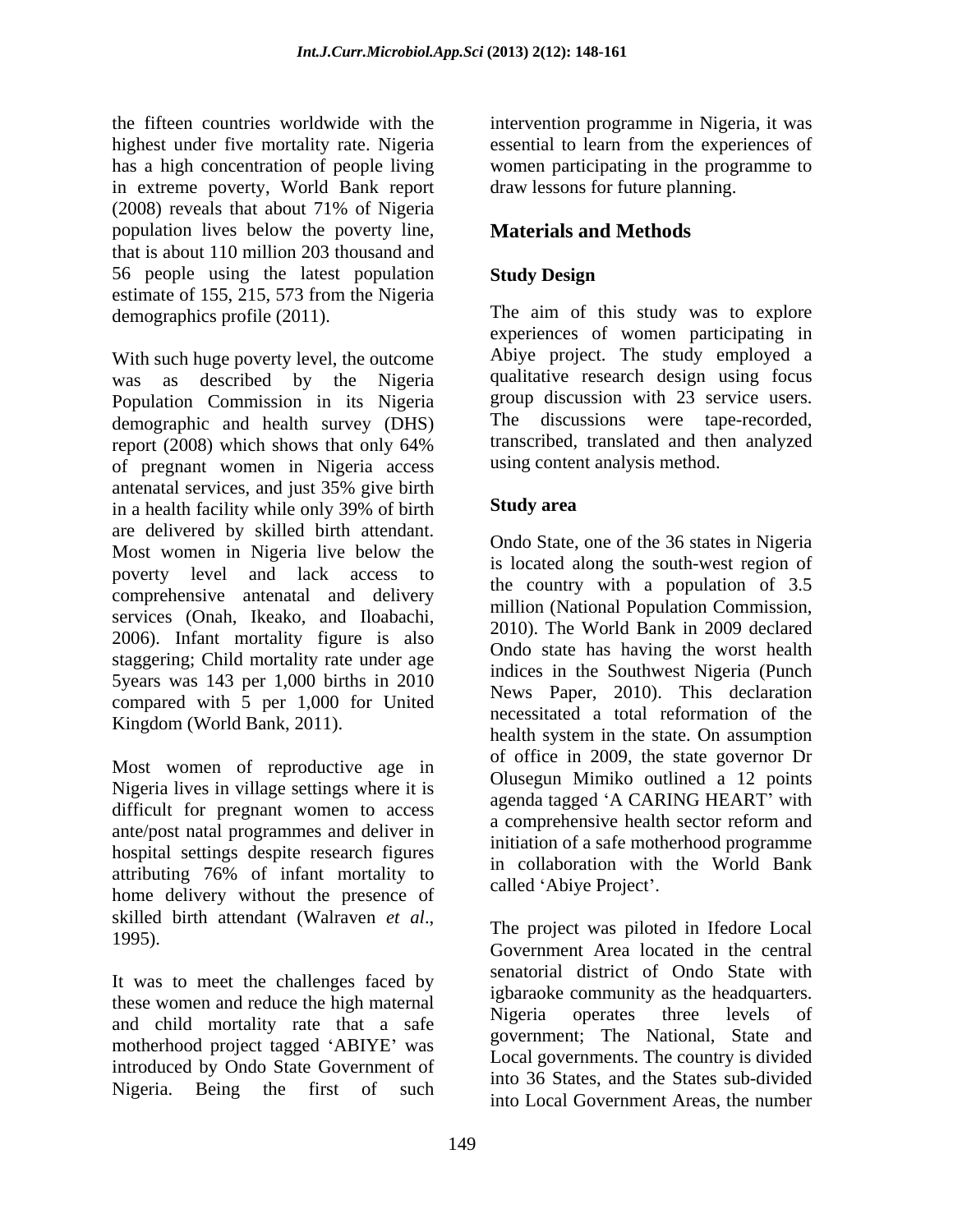of local governments in each state varies and depends on the size and population of the 18 Local Government Areas of the the state. Comprehensive Reports and data state hence the need to explore the from Nigeria are insufficient; where experiences of women participating in the available they remain unpublished (Ansa programme as this could suggest areas of *et al*., 2006). Therefore, researches are based on the limited available data, which are mostly from newspaper articles and donor agency reports like WHO and **Sampling** UNICEF.

By virtue of the Abiye project, pregnant women and children under the age of five are entitled to free healthcare. The goal of the project is to reduce maternal and infant mortality, and safeguard maternal health through the early detection and treatment of four major causes of maternal mortality: severe bleeding, infections, hypertensive disorders and obstructed labour. Part of the Abiye initiative is the establishment of Health Rangers Scheme made up of trained officers equipped with selected from the Abiye register, no matter communication gadget and mobility whether the women mailly gave birth on machines that is useful in rough roads that commonly link the rural communities. The<br>mandate of the Health Pangers is to **Data Collection** mandate of the Health Rangers is to maintain constant contacts with pregnant monitor their health and offer immediate assistance when needed. Each registered pregnant woman is issued a toll  $-$  free mobile phone for easy communication<br>perspectives based on level of with health rangers in case of emergency. A reference hospital called 'Mother and Child Hospital' was also built in Akure, the state capital to attend to mother and child complications that could not be a michaia. The discussions were conducted<br>in local (Yoruba) language. Data handled at the basic or primary health of coar governments in each state when state the replicate in all the replicated in the state. Comprehensive Report is the replication of the replication of the replication of the replication of the replication of the rep

The programme has witness 1,031 deliveries out of about 3,000 registered improvement in subsequent programmes under similar settings.

### **Sampling**

**The Abiye Project**<br> **A** purposive selection based on<br>
registration on the 'Abiye' register A purposive selection based on registration on the 'Abiye' register between 1st June 2010 and 31st June 2011 (covering a period of one year) was used to select participants. The Ondo State Ministry of Health granted access to the state Abiye register.

> Fifty (50) participants living within 15km radius of the Abiye clinic in Molete, Igbaraoke (for logistic reasons) Ifedore local government, currently pregnant or already given birth were randomly selected from the Abiye register, no matter whether the women finally gave birth on the programme or not. (Table 1)

### **Data Collection**

women assigned to them individually to  $\frac{1}{\pi}$  data following the pattern of  $K_{\text{QQO}}$ centres. new information seemed to be emerging Tape - recorded FGDs were used to collect data following the pattern of Kasenga, Hurtig and Emmelin (2010). Two different group discussions were held with two separate groups to bring out different perspectives based on level of participation. Twenty Three women participated in the group discursions, 10 women on postnatal and 13 women on antenatal. The discussions were conducted in local (Yoruba) language. Data collection was deemed complete as no after the second group. Each FGDs lasted btw 60 to 90 minutes.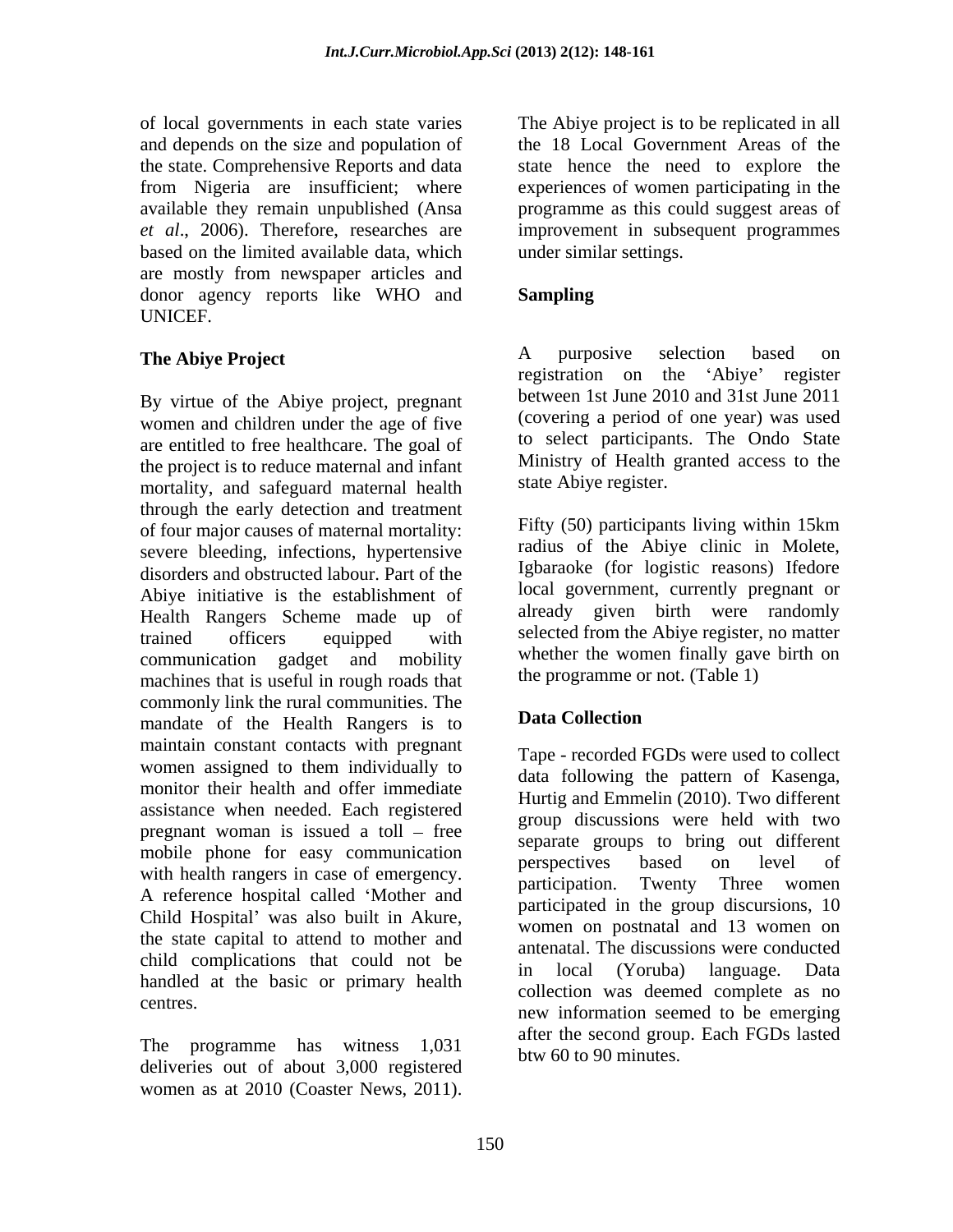- 
- What is your opinion of the different programme staff (Health Workers) you have had contact?
- What led to the final decision of<br>whether or not to make use of the **Results** whether or not to make use of the programme in giving birth? (for those
- Do you think you will give birth on this programme (for those on

Further probing question include;

- What do you think about the care you
- Would you recommend the service to
- What did you like most and least
- Where will you deliver in the future if  $\frac{1}{2}$  building. pregnant?

Each tape – recorded discussion was services, Communication and home visit, transcribed word  $-$  for  $-$  word, translated to English language and analysed using 'Content Analysis' method following<br>guideline set out by Graneheim and guideline set out by Graneheim and some of the themes are linked together Lundman (2004). The data was transcribed and translated cautiously, precisely and plainly in its entirety to capture the exact words used by the participants and maintain integrity of data (Polit and Hungler, 1999; Polit and Beck, 2009). The identified issues were assigned codes by reviewing transcripts and discussions, the codes were then merged into themes for discussion. (Table 2)

The participants were asked to share their Ministry of Health, Nigeria. Further experiences, feelings and reactions on the approval was obtained from University of following questions; Wolverhampton School of Health ethic Why did you decide to register on the committee. All participants signed a Abiye programme? consent form with an assurance that consent form with an assurance that information given would be treated with strict confidentiality.

## **Results**

who have given birth already) Twenty-three (23) women participated in antenatal) between twenty (20) and forty (40) years. have received? The area carrying their first pregnancy. Only a friend? **in an Abiye clinic while another three** (3) about the service? the study, thirteen (13) on postnatal and ten (10) on antenatal with age ranging Six (6) of the women on postnatal had first babies while three (3) women on antenatal three (3) of women in the study gave birth gave birth in hospital setting, all other women gave birth at home, with traditional birth attendant, or in a religious building. The contract of the contract of the contract of the contract of the contract of the contract of the contract of the contract of the contract of the contract of the contract of the contract of the contract of the

Data Analysis **these** are Physical Environment, Attitude Eight themes emerged from the analysis; of Staff, Level of Awareness, Cost of unmet expectations, cultural beliefs, and gender inequality. However, a thorough examination of the transcript reveals that under the same context. For instance each time a participant talk about level of awareness, it is in relation to the cost of services. Moreover, the environment is strongly linked to the kind of reception the participants received from the workers each time they visit the hospital. Therefore, some of the themes were merged based on the context of where the theme emerged.

**Ethical consideration** Merging reduced the themes from eight to Consent was obtained from Ondo State the second of the second or the five key themes, which described the perceptions of women registered on the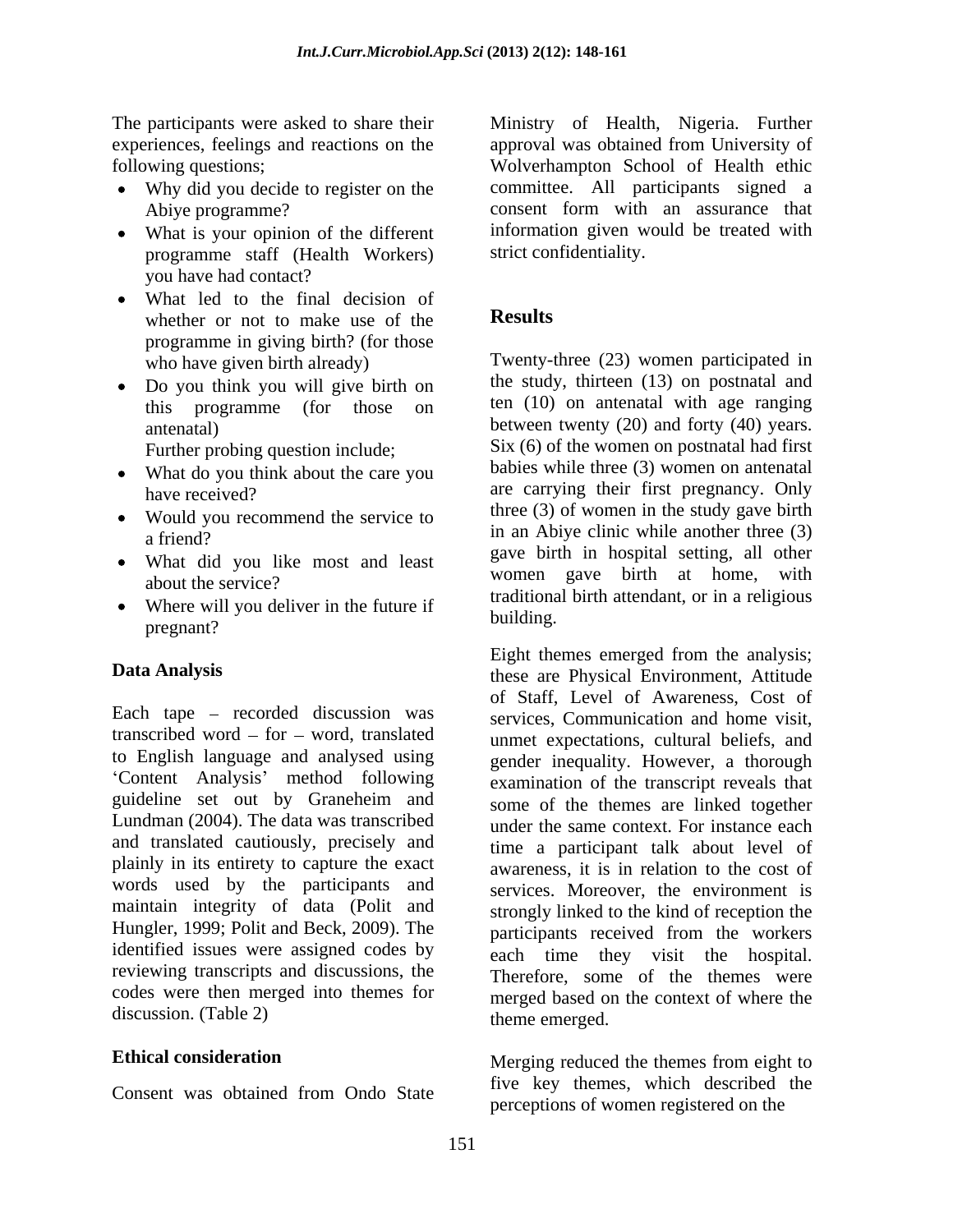| <b>Particulars</b>                       | <b>Postnatal</b> | <b>Antenatal</b> | Total |
|------------------------------------------|------------------|------------------|-------|
| Number selected                          |                  |                  | ◡◡    |
| Number removed because of<br>dead babies |                  |                  |       |
| Number contacted                         |                  |                  |       |
| Number of consent returned               | 18               | $\sim$           | JJ    |

**Table.1** Selection of participants

# **Table.2** Sample of data analysis process

| <b>Meaning units</b>                                                 | Codes                    | <b>Condensed</b><br>codes | <b>Themes</b> | Merged<br>themes |  |
|----------------------------------------------------------------------|--------------------------|---------------------------|---------------|------------------|--|
| The first time I got here I have a<br>good impression of the staff   | Good impression of staff |                           |               |                  |  |
| The staff here are accommodating   Accommodating staff               |                          |                           |               |                  |  |
| The nurses are not harsh                                             | Friendly nurses          | $\omega$ as               |               |                  |  |
| I was surprised at the nurses'<br>hospitality                        | Hospitable nurses        |                           |               |                  |  |
| The nurses are trying and working   Hardworking nurses<br>hard       |                          |                           |               |                  |  |
| The nurse do attend to us on time                                    | Responsive nurses        |                           |               |                  |  |
| The nurses do visit me very well                                     | Nurses' regularity       | $\mathbb{\times}$         |               |                  |  |
| The cost of having a baby  here Cost<br>is better                    |                          |                           |               |                  |  |
| The nurses do not money                                              | Cost                     |                           |               |                  |  |
| I can't dream of a nurse coming to Cost                              |                          |                           |               |                  |  |
| check on me personally, but here is                                  |                          |                           |               |                  |  |
| it without additional cost                                           |                          |                           |               |                  |  |
| We experience free health and                                        | Cost                     |                           |               |                  |  |
| other free things                                                    |                          |                           |               |                  |  |
| We travel to  for scanning                                           | Cost<br>$\vert$ Cost     |                           |               |                  |  |
| To do scanning you paid 1500 to<br>2000 naira and transport yourself |                          |                           |               |                  |  |
| Will don't have to travel at all                                     | Cost                     | មិ ដី ខ                   |               |                  |  |
| I do see how they visit my<br>neighbour                              | observation              |                           |               |                  |  |
| I know all the nurses, they are my Personal contacts<br>friends      |                          |                           |               |                  |  |
| They say it on radio and television   Media publicity<br>every day   |                          |                           |               |                  |  |
|                                                                      |                          |                           |               |                  |  |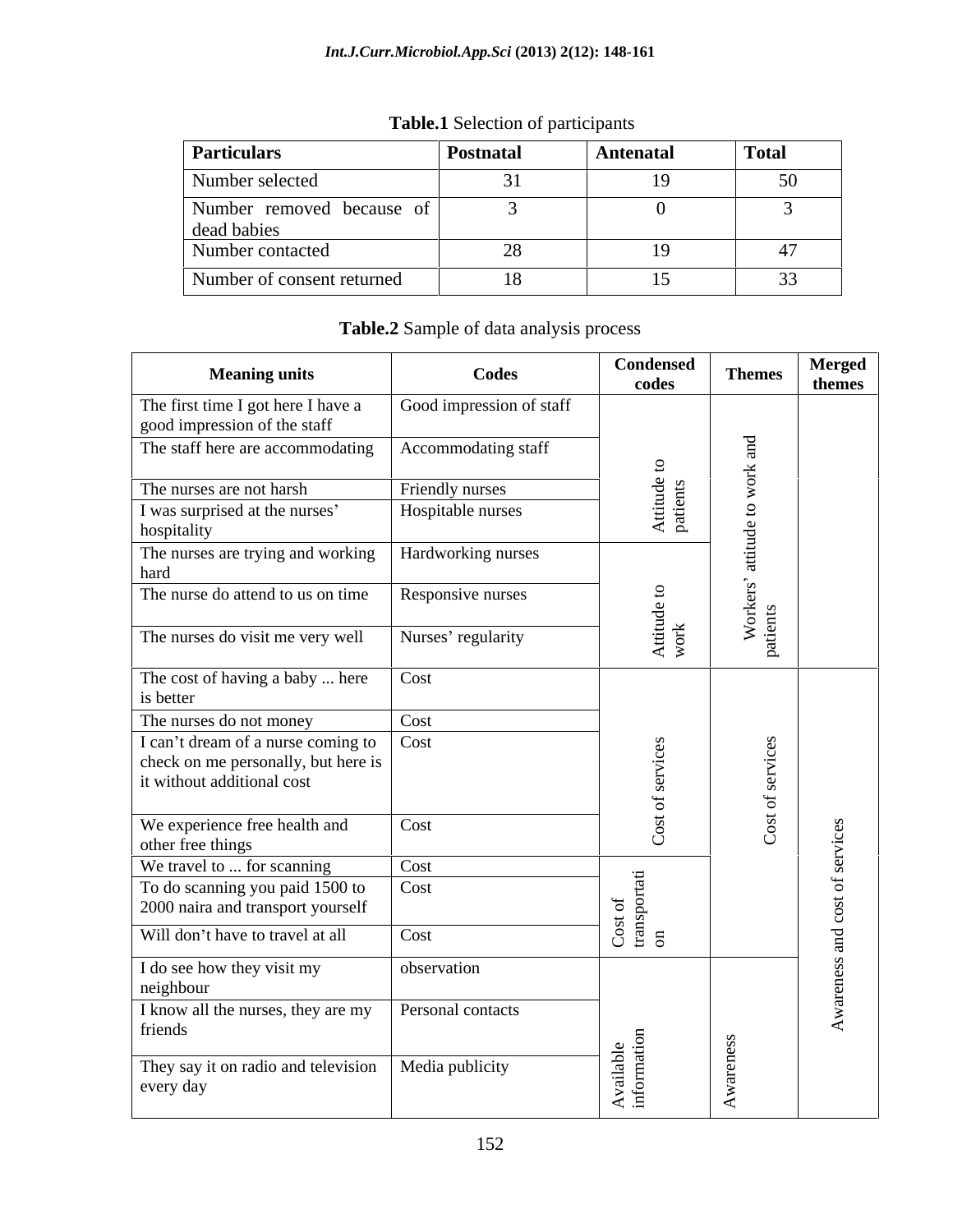Abiye project.

- (i) 'Environment and attitude of staff',
- 
- 
- 
- 

A number of studies all over the world have focused on service users' experiences with very few in Nigeria (The Prevention of Maternal Mortality Network, 1995 In Luck, 2009). The Abiye project is whether an intervention will be acceptable. designed to encouraging maximum The participants were animated mostly utilisation and overcome the general with broad smiles when describing the socioeconomic barrier. The socioeconomic barrier. The socioeconomic barrier.

This study aimed at presenting clearly the participants' voices. The choice of words findings from the Abiye project compared with previous studies. Content analysis the importance attached to health workers' method used in this study produced five attitude by the participants. Such words themes, which include Environment and attitude of staff, Awareness, and cost of services. Health worker – patient communication, Unmet expectation, *They (health workers) are not harsh like* Cultural beliefs and gender inequality. Both the theoretical implication and practical applications of the emerged themes discussed.

## **Environment and attitude of staff**

points to the influence of A significant factor encouraging physical environment and utilization of the Abiye project is the health worker's attitude on physical environment and the attitude of utilization of Abiye project. staff towards service users. This is an (ii) 'Awareness and cost of services', important finding as only limited studies is an illustration of how have examined the relationship between awareness and cost determines the attitude of service providers and utilization of Abiye. utilization of services by the end users in (iii) 'Health worker – patient the past (Ehiemere *et al.*, 2011; Glei and communication', this describes Goldman, 2000; Fatusi and Abiovethe impact of home care and Kuteyi, 1998). Glei and Goldman (2000), visit on Abiye participants. Fatusi and Abioye-Kuteyi (1998) reported (iv) Unmet expectations , refers to preference for traditional birth attendants the frustration of not being (TBAs) by many Nigerian women because able to access all the services such TBAs are rated to be of higher Abiye provides. quality in interpersonal communications (v) Cultural beliefs and gender and relationship than health workers. inequality , describes the TBAs have been reported to be more circumstances and actions considerate and provide care that is more preventing participants from compassionate. On the other hand, health delivering in Hospital settings. workers have been criticized for lack of A significant factor encouraging Goldman, 2000; Fatusi and Abioye compassionate. On the other hand, health social support (Glei and Goldman, 2000).

> Results of this study show that the disposition and attitude of health workers is an important factor in determining attitudes of the health workers. A deep sense of satisfaction was felt in the used by many of the participants highlight include: the contract of the contract of the contract of the contract of the contract of the contract of the contract of the contract of the contract of the contract of the contract of the contract of the contract of the c

*The staffs here are accommodating staf s in the other hospitals They (health workers) are friendly*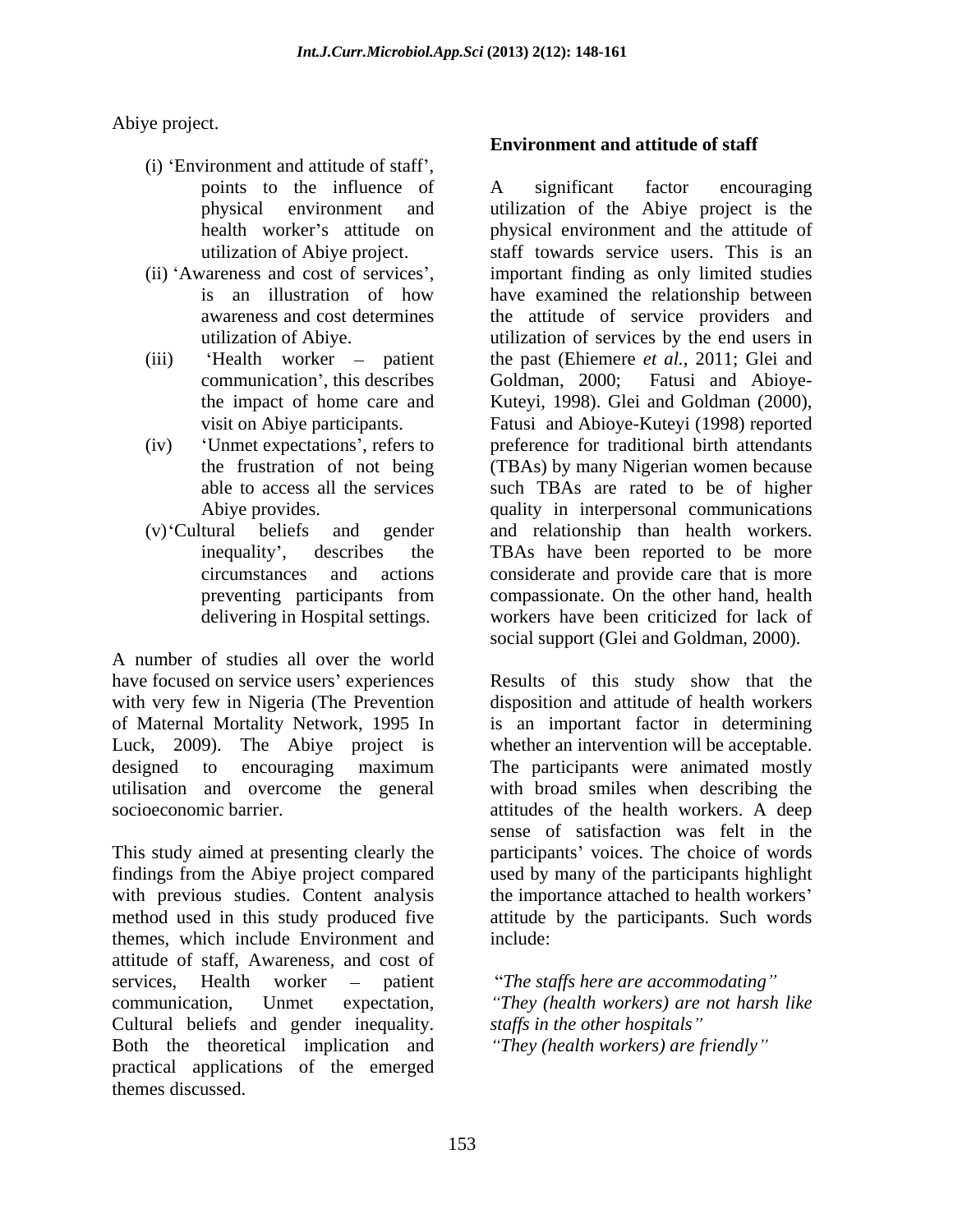findings of Ehiemere *et al* (2011) in a study of patients' satisfaction in a tertiary Therefore, factors influencing job responsive to calls. The words of the participants in this study suggest that unfriendly health workers is a common phenomenon, therefore there must be a them apart from their counterpart in other

In a study to examine the effect of *et al.,* 2011; Luck, 2009; and Prata *et al.,* physical working environment on job 2010). Whereas a high level of awareness satisfaction, Applebaum *et al* (2010) concludes that common environmental reported to increase utilization in certain stressors in the work place can influence settings (Luck, 2009). The Abiye project job satisfaction. Many of the participants was designed to be free at the point of reported being influenced by the physical hospital environment that are neat and economically challenged families in rural more equipped than other conventional Ondo State. Many participants reported government run facilities. The utilizing the Abiye project because of the environment probably may have affected the health workers as well. This is attached to it. Some of the expressions that consistent with Nolan, Nolan, and Grant illustrate the perception of the participants (1995) study that linked working condition on the cost associated with the Abiye and nurses' job satisfaction.

If health workers attitudes towards *The cost of having a baby in hospital is* service users continue to improve, it could *usually too much to bear, but this is* have a positive effect on service utilisation better" toward reducing maternal and child morbidity and mortality since research *I like this Abiye program because they* figures attribute 76% of infant mortality to don't collect money for their service, they home delivery without qualified attendant do it free of charge" (Walraven, 1995). The implication of this for health care delivery in Nigeria is that if more investment in health workers' job affecting utilization of antenatal care in satisfaction is made a priority, it could developing countries, Simkhada *et al*

This finding is however contrary to the that will improve hospital attendance and hospital in Nigeria. In the study, 37.5% of patients concluded that the nurses are project compared with workers in other harsh, an additional 37.5% reported that they not satisfied with the way the nurses research. Findings from such research address them while 12.5% of respondent could help create a responsive health complained that the nurses are not workforce that is user friendly and patient utilization of intervention services. Therefore, factors influencing job satisfaction of health workers on the Abiye settings should be subject of further centred.

### **Awareness and cost of services**

factor responsible for the friendliness of Cost of available services including the health workers on Abiye project setting cost associated with transportation have hospitals. affect utilization of health care services been identified in numerous studies to (Kasenga, Hurtig and Emmelin, 2010; Pell of healthcare interventions, have been delivery, which is an encouragement to the level of awareness and the word 'free' project include;

*better*

*don t collect money for their service, they do it free of charge*

create good patient – nurse relationship (2008) identified cost, household income, In a systemic review highlighting factors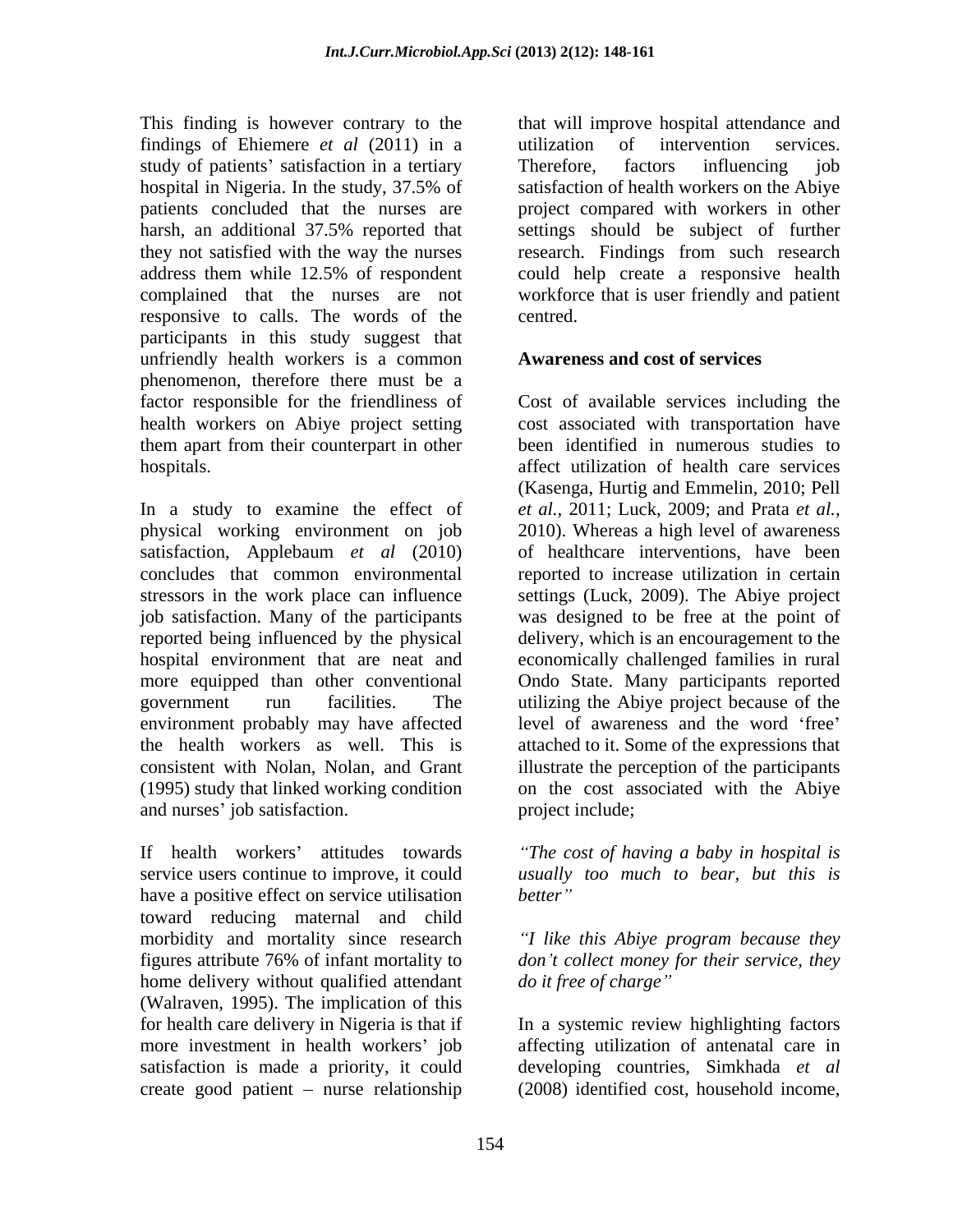and media exposure (awareness) as making in all matters relevant to health. contributing factors to service utilization. Such dialogue could have afforded the end Okonofua *et.al* (2011) and Antai (2009) users of the Abiye project the opportunity also included elimination of user fees in to decide on available services either public hospitals for pregnant women and children less than five years of age, as well government cannot afford a free service. as advocacy and public enlightenment in In England, though scanning is offered their list of strategies to reduce maternal free for pregnant women, getting a copy of and child mortality in rural Africa. the picture, which is optional, costs £5 Lagarde and Palmer (2008) however noted (about 1, 250 naira) at an NHS hospital that while reduction or elimination of user fees was found to increase utilization of services in certain settings, such approach Though Okonofua *et.al* (2011) and Antai could have a negative impact on service quality. in public hospitals for pregnant women

Removal of user fees hard tremendous reduce maternal and child mortality, there impact on hospital delivery in the Abiye project. Emeh (2009) in his final report of sustainability of such approach especially the health baseline survey in Ifedore Local Government reported 472 registered delivery within a 12 months period prior to **Health worker – patient communication** the kickoff of Abiye project. These when compared with 1, 031 deliveries (Coaster

appears to have affected quality of service get scanning pictures at a high cost. The encourage that the public should be involved closely and openly in decision

totally free or at minimal cost where according to recent service users.

(2009) encourage elimination of user fees and children less than five years of age to is a need for studies to investigate the in resource poor settings.

News, 2011) in 12 months after the structure that is patient centred is a kickoff of the project, represents 118% increase in hospital based delivery since women participating on the Abiye Project. the inception of Abiye. Following the recommendations of Prata While removal of user fees seems to have of the Abiye merged different evidence encouraged utilization of Abiye project, it based strategy at improving maternal and delivery. Respondents noted the negative opportunity for women to access services effect of lack of scanning machine in the without leaving the comfort of their home. local government of implementation, The comprehensive structure, especially forcing users to travel a long distance to the homecare innovation at no additional participants feel they cannot complain family encouraged high turn up and wide about such equipment that is not readily spread acceptability. Such home care is available since the services are 'free' very important in Sub – Sahara Africa thereby creating a quality and satisfaction where pregnant women don't usually gap. However, government have the understand the importance of accessing responsibility of providing health care for antenatal care early unless they felt ill citizens, Elwood and Longley (2010) (Waiswa *et al.,* 2008). In their 1986 study The comprehensive organizational significant attraction for some of the *et al* (2010), the implementation strategy The project provides cost to the expectant mother and her of low-income mothers, Olds *et al* discovered that women who were visited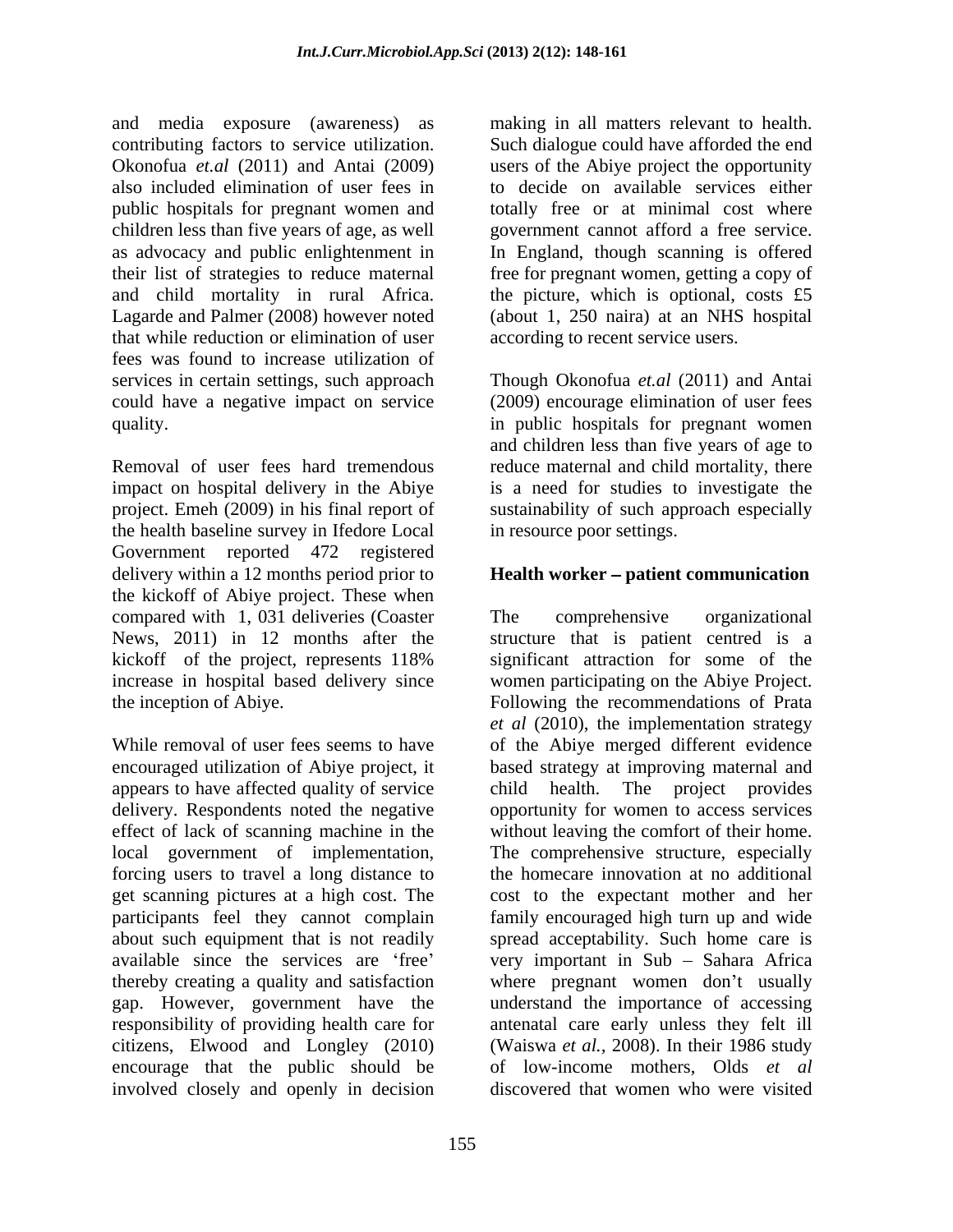services and attended antenatal classes **Example 2** Hargreaves concluded, "Political" visited. The study also reports an increase *population's basic needs* by the leaders. in family support and a reduction in (Olds *et al.*, 1986). political ideas ahead of primary

A recent BBC report (BBC News, 2011) showed no significant relative risk intervention programmes like the Abiye associated with home birth after the first project. The government is always quick pregnancy compared with hospital birth to mention the words 'totally free' when when birth is attended by a skilled referring to the project, the introductory midwife. If sustained, the strategy of home words on the official webpage of Mother visit is capable of improving maternal health care in rural Africa by shifting facility dedicated to the care of pregnant attention from much emphasized hospital women and children less than 5 years of facility based care to a more acceptable age, offering tertiary level health services community care, since studies have shown free of charge" [\(http://www.ondostate](http://www.ondostate). that most rural and peri-urban Nigerians gov.ng/mch2). The government also claim culturally use community and family to have provided tricycle ambulances to support system that encourage home birth convey both health rangers and pregnant (Okonofua *et al.,* 2011). Though findings in this study shows that the strategy of home visit and community care encourages utilization of services by The participants however insist such pregnant women, whether the strategy was stories are a complete distortion of the actually successful in reducing maternal truth and misleading aimed at gaining and child mortality should be examined in popularity and attract external donors. So

instance submitted that such spending though directed at the poor ends up favouring the affluent more than it favours the poor. Hargreaves (2002) in her paper on improving basic health care in Nigeria *stop lying to people*" quoted Chinua Achebe  $-$  a famous Nigerian novelist as saying *... the Nigeria problem is the unwillingness or inability of its leaders to rise to the responsibility, to the challenge of personal example which*

by nurses were more aware of community is hallmark of true leadership..." more often than those that were not *priorities are being put ahead of is hallmark of true leadership...* Hargreaves concluded, *Political*

preterm delivery among visited mothers Putting political image and acceptability of political ideas ahead of primary responsibility of caring for its population continue to be a setback in major health and Child hospital Akure reads in part "... women to and from their homes and the hospital in cases of emergency.

future studies. far, only bikes were provided for the Unmet expectation **area** women and cannot ride the bikes Effectiveness of public spending on health facial expression of the participants at this care has been an issue with African stage is in complete contrast to what was countries, Castro – Leal *et al* (1999) for beddiese observed when reacting to questions on health rangers. Most of the health rangers provided by the government. Words and the attitude of the health worker. Some of the expressions used include:

> *This issue of free, the government should stop lying to people*

*Our government can never stop using us to get money from the Whites (*external donors*)*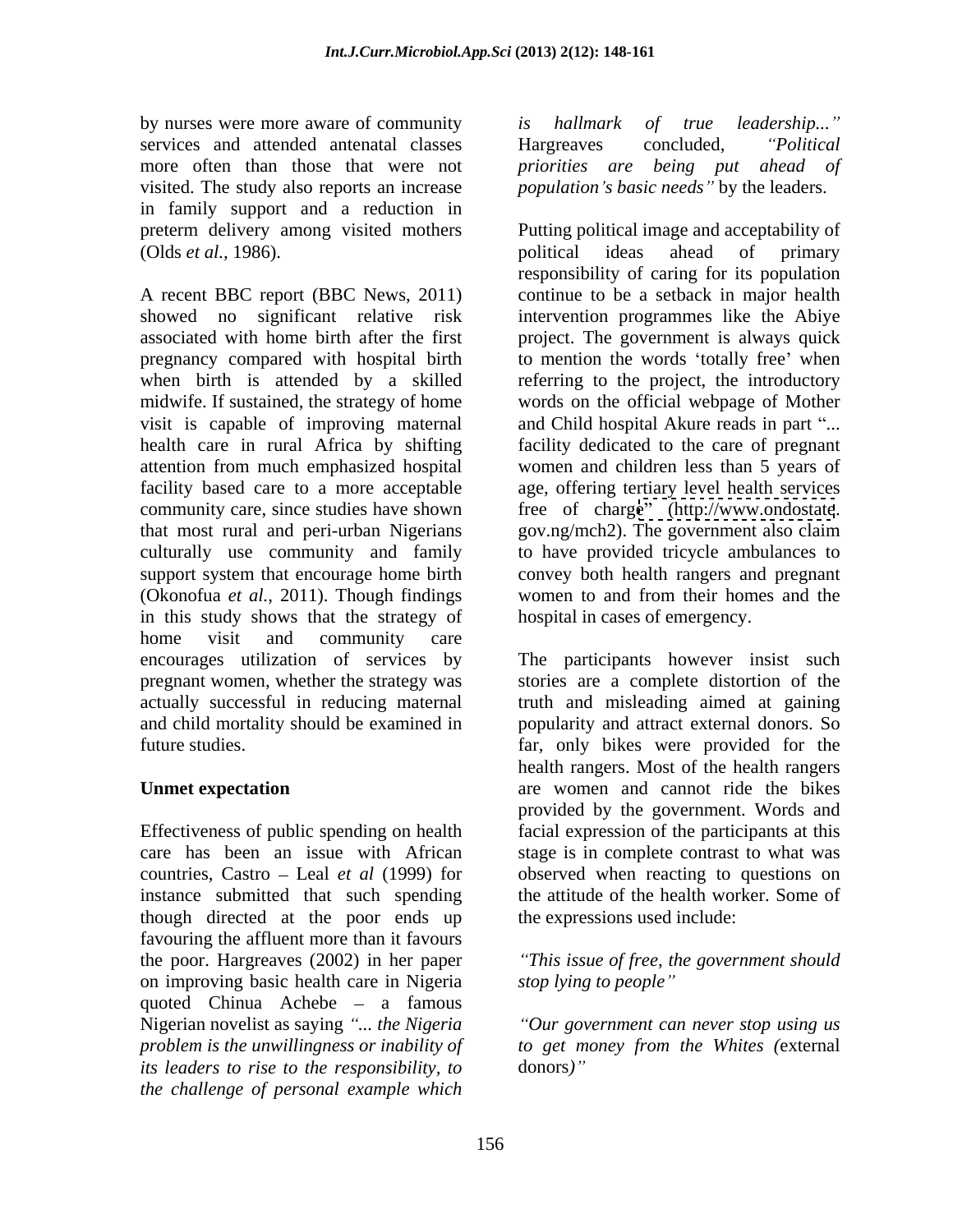*The government should do the right thing* for implementation, the smooth and stop lying to people on television" implementation of Abiye project has been

The effect of such unfulfilled promises is **Cultural beliefs and gender inequality** evident from the number of women programme and attended antenatal or number of participants did not give birth

*...Even in my area if the nurse want to drop the nurse before coming back to carry the pregnant person. You know anything can happen on the way when the*

This is consistent with findings of Gage distance barriers affect the rate of Okonofua et al., 2011; Osubor et al., institutional deliveries. 2006) and other parts of the world (Gage,

Though the government have a good 2000; Ochako et al., 2011; Mrisho et al., programme with well-planned strategies

*and stop lying to people on television* implementation of Abiye project has been *Let them put it free or say it out that we*  Such unfulfilled promises if not addressed *will pay little so people will stop saying it* could adversely affect public acceptability *is free*" of future government run interventions. for implementation, the smooth hindered by breaching the public trust.

utilizing the programme in giving birth. Community and cultural preferences, Though many registered on the attitudes and norms plays an important receives regular home visits, a large people in general, this is evident in on the programme. Some participants outside home and community resistance to claimed that inconvenient mode of the use of modern medical care to assist transportation is partly responsible for the with pregnancy in some parts of the world decision not to give birth on the (Ensor and Cooper, 2004). Though the programme; response to Abiye project is high, the ...*my in-law when she wanted to give* delivery is very low compared with the *birth, its 5days earlier than the date they* number of registered pregnant women. *gave her. She started labour, we call the* Out of the 13 postnatal participants, only 3 *nurse, but she said nobody to bring her to* (23%) utilized the project for delivery *our side that we should come to the* while 7 (54%) delivered in either a *hospital. I don t think it is good to put* religious building or with a traditional *someone in labour on okada, so she ended* birth attendant. A recent published figure *up giving birth at home...* on the webpage of Mother and Child *transport someone in labour they will tell* all Abiye clinics) indicate a total antenatal *her to wait, the okada will first go and* registration of 15, 748 as at 31 *nurse is not there...*" The *nurse* is *not there...*" and **utilization** level [\(http://www.ondostate](http://www.ondostate). (2007) in a study of maternal health hospital based delivery is however service utilization in rural Malawi. The consistent with findings from other studies study reveals that transportation and both in Nigeria (Olaogun *et al*., 2006 In role in the health seeking behaviour of reluctance to seek health care for women number of women utilizing the service for Hospital Akure (reference hospital for Abiye project and coordinates data from st December 2011 but only 8, 770 deliveries recorded from both normal and caesarean deliveries. That represents about 55.7% gov.ng/mch2/?page\_id=426). The low level of utilization and preference for non Okonofua *et al.,* 2011; Osubor *et al*., 2006) and other parts of the world (Gage, 2007; Magadi, Madise and Rodrigues, 2000; Ochako *et al*., 2011; Mrisho *et al*., 2009)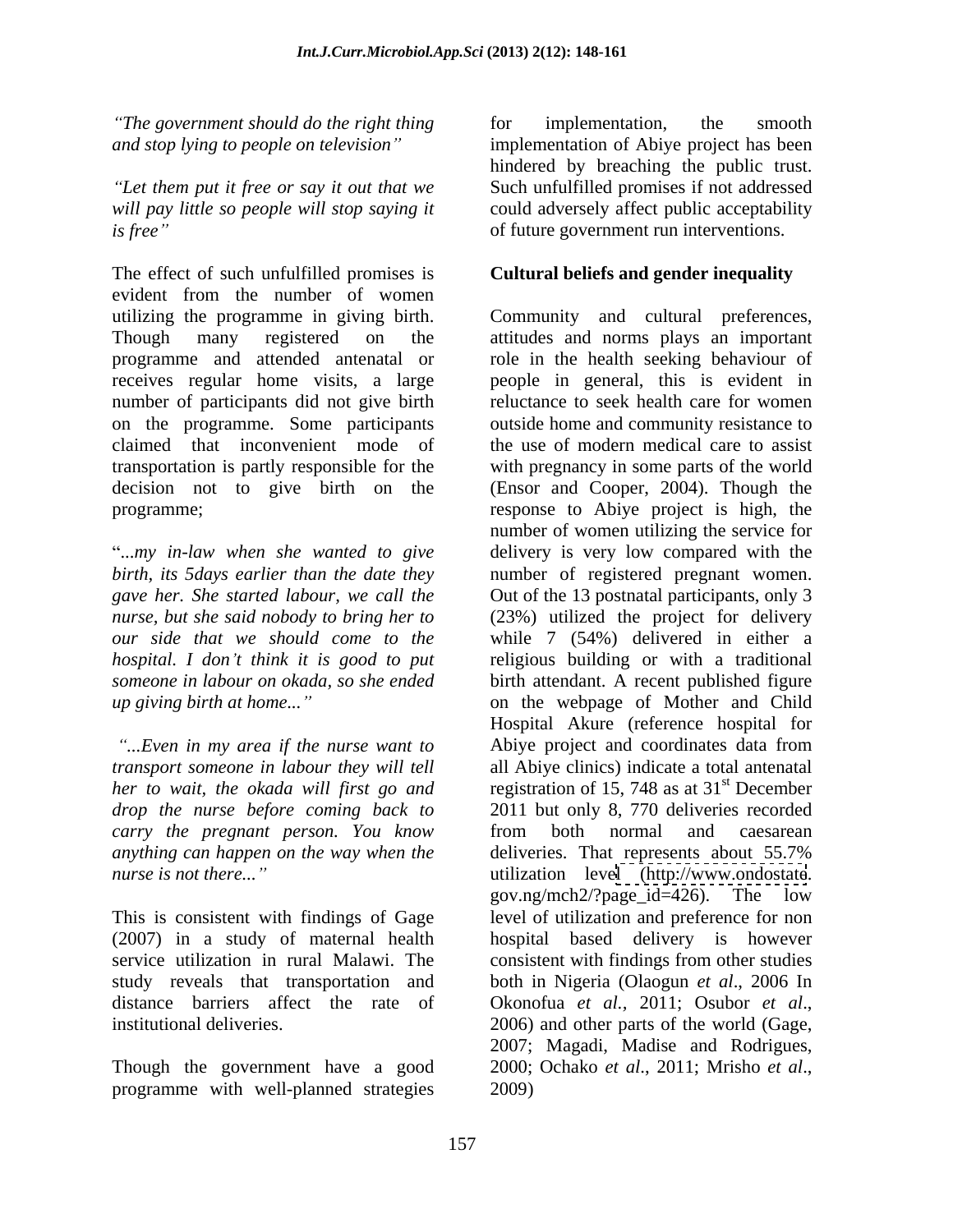overwhelming authority and decision been implicated in the rising level of described it this way associated with home birth without

*...Once something is family tradition, you change it. That is the tradition here and most people like me have no option than to* 

*want to give birth at the other Abiye centre close to my house but I stay with my husband s family and they said they have* ...*It is a big issue and I think you people their own place of delivery. The nurse really tried talking to them about it but they refused, I had no choice...*" Therefore, interventions aimed at

conclusion that men, whether in their

Gender inequality is a cultural factor in family roles as husbands, partners, fathers, Africa with the male gender having an brothers or in their social roles as leaders making power (Boer and Mashamba, makers within the family and community. 2007). Gender inequality in Africa has Changing culture and tradition is difficult domestic violence and other health gender and their involvement in maternal complications across the continent and child health issues have been (Jewkes and Morrell, 2010; Jewkes *et al.*, advocated for at all levels (Prata *et al.*, 2010). Many participants in this study 2010; Roth and Mbizvo, 2009; Luck, believe that taking decision on where to 2009). Despite lack of decision-making give birth is a responsibility exclusively power by women, most health education reserved for the husband and in – laws, programmes aimed at encouraging modern especially the mother in-law. Most of the maternity care in Africa focused primarily time, the husband, or his family dictates on women (Roth and Mbizvo, 2009). The where a woman delivers and what level of implication is that though the women are care she receives. Some participants aware of available services and dangers *just have to follow it as well. In my* they are not in position to dictate or make *husband s house the custom is to give* decision. The male gender responsible for *birth where the mother in-law is, it s like* making decision is thus left without *that with most people and you can t* adequate information to make informed and elders are often the key decision to achieve, but orientation of the male advocated for at all levels (Prata *et al*., 2010; Roth and Mbizvo, 2009; Luck, associated with home birth without medically qualified attendant, the awareness is buried inside women since decision.

*obey...*" For the Abiye project to be successful in *...It is not the responsibility of a woman*  delivery by a medically trained attendant, *to decide where she will give birth. I really*  male involvement is essential. One improving hospital-based delivery or participant gives this open admonition;

*can help by talking to husbands as well...*

*...My husband insisted I should go to his* those that are either responsible for, or *grandmother to give birth...*" influences a woman's decision. This is a *...I deliver in my mother in-law s place.* Dahlgren and White (1991) where they *That is how they do it in my husband s* indicate that effort aimed at improving *family...*" health should target the outermost layer of This is consistent with Peek *et al* (2010) (the general socioeconomic, cultural andTherefore, interventions aimed at improving maternal health must also target classic illustration of the conclusion of their rainbow for social model of health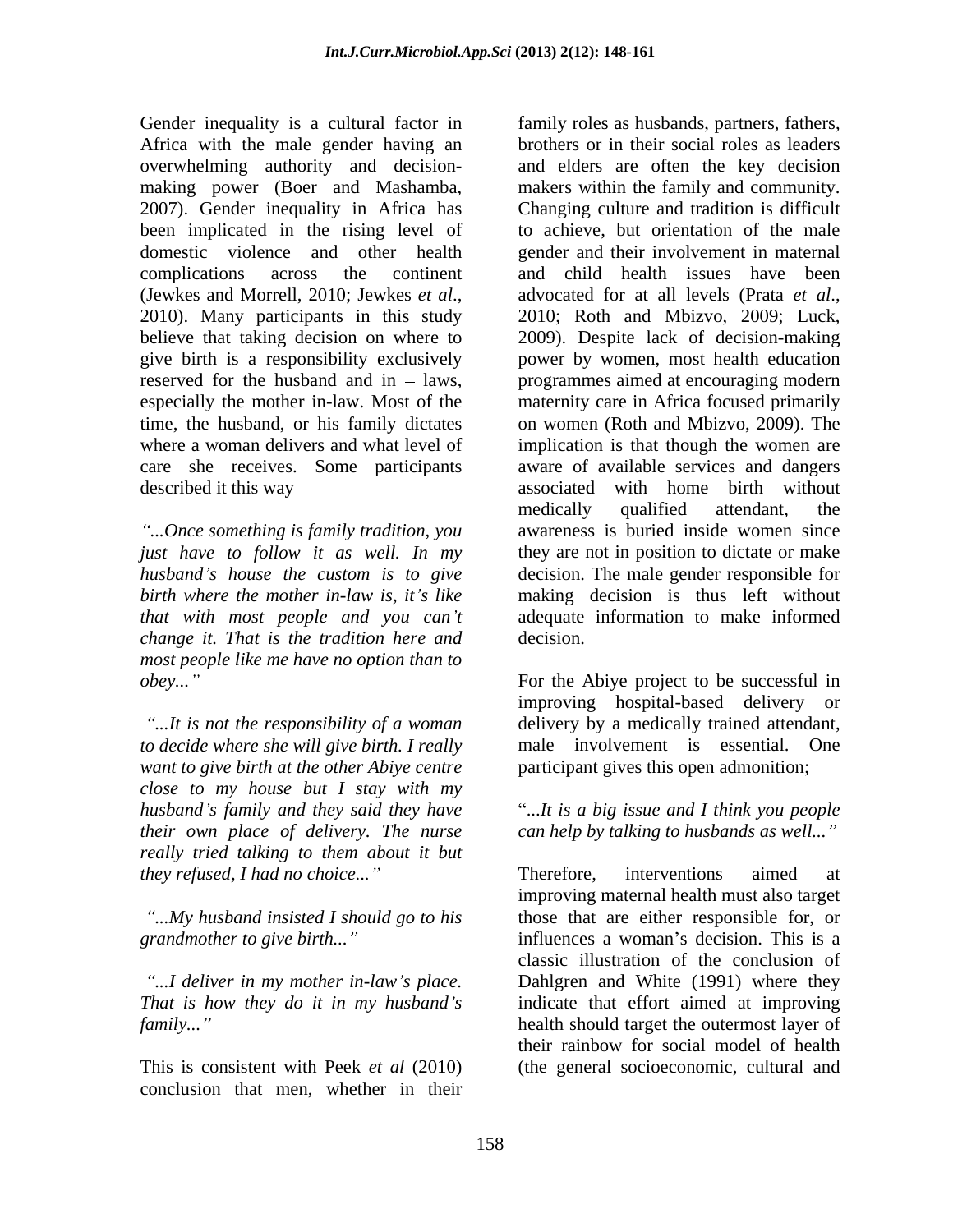The findings from the study reveal there is from utilizing the programme will have no universal set of factors that could be been established by interviewing women applicable to all forms of health services who fail to utilize the programme. This or intervention programmes. Each service however has no effect on the findings as is being influenced by different factors depending on region, culture, and experiences of women 'participating' in implementation strategies of such the Abiye project. programmes. Though factors like cost, distance and awareness seems to be cross There is no conflict of interest in this study cutting factors, the particular way it as it is an independent study, the state influences utilization and service uptake differs from one intervention to the other this the study, nor was it intended for and from region to region. The particular importance of physical environment and health worker's job satisfaction in improving health workers' attitude to work and patients have been identified as a boost to patient – health worker relationship. Any gain achieved through motivated and dedicated staff will continue to be loss unless more attention is giving to the role of male gender in reducing maternal and child mortality.

This study raises a number of issues for assistance. Furthermore, I acknowledge future studies. These include studies to the contributions of Ondo State ministry of measure the effect of Abiye project in Health, as well as staff and management of reducing maternal and child morbidity and Abiye health centre, Molete Igbaraoke mortality. Research to examine the effect (Ondo State, Nigeria) to the successful of home visitation on maternal and child mortality; study establish factors responsible for the friendly attitude of **References** health workers on Abiye project; and a study to determine the sustainability of user fee elimination in public hospitals in resource poor settings like Ondo State of Nigeria.<br>
Abouzahr, C., 2003 Global burden of maternal

A notable limitation of this study is that the participants were all participating on

environmental conditions) to guarantee the programme to certain level. This has highest impact. limited the findings to factors encouraging utilization. Factors discouraging women the study was aimed at exploring the Abiye project.

> government or its affiliates did not sponsor political or economic gain.

### **Acknowledgement**

Thanks to Harvey Jane (University of Wolverhampton) for her tireless efforts, indispensable insight, and professional guidance throughout the study period. Many thanks also to Sunmonu Olabode and Akindolu Samuel who both function as research assistant, this study would not have been possible without their completion of this study.

### **References**

- Abe, E., and Omo-Aghoja, L. O. 2010. Maternal mortality at the Central Hospital, Benin City Nigeria: a ten year review. African. J. Reprod. Health. 12(3):18-26.
- **Limitations** 67(1):1. death and disability. British. Medical. Bull*.*  $67(1)$ :1.
	- Antai, D., 2009. Faith and child survival: The role of religion in childhood immunization in Nigeria. J. Biosoc. Sci. 41(01):57-76.
- the programme, and utilized the 2006. Occupational risk of infection by human Ansa, V., Udoma, E., Umoh, M. and Anah, M.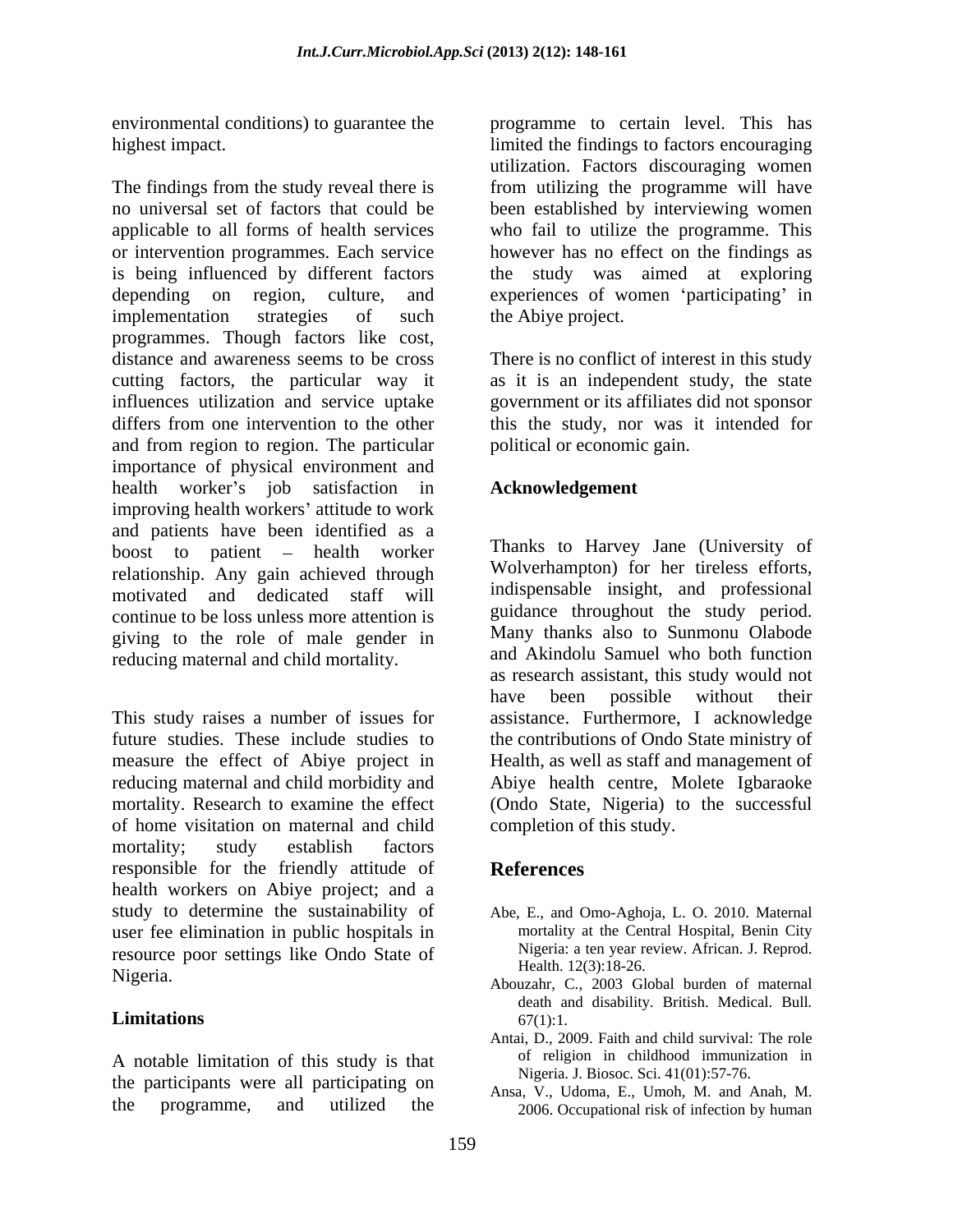among health workers in south-eastern

- Applebaum, D., Fowler, S., Fiedler, N., Osinubi,
- [Accessed 29 November 2011] Available at: http://www.bbc.co.uk/news/health-<br>Hill, K., Thomas, K., Abouzahr, C., Walker, N.,
- correlates of intended condom use among male
- Bowling, A., 2009. Research methods in Health, ed. London: McGraw-Hill.
- 
- Castro-Leal, F., Dayton, J., Demery, L. and Mehra, the poor benefit? The World Bank Research
- Dahlgren, G., and Whitehead M. 1991. Policies health. Background document to WHO-<br>Strategy paper for Europe. Arbetsrapport.
- Ehiemere, O., Ada, N., Peace, I. and Akpati, V. 2011. Helpless patients' satisfaction with quality of nursing care in Federal tertiary Nursing .Midwifery. 3(1):6-13. 19(1):14-20.
- 
- Elwood, P., and Longley, M. 2010. My health:
- Ensor, T., and Cooper, S. 2004. Overcoming
- Fatusi, A., and Babalola, S. 2009. Determinants of use of maternal health services in Nigeria-
- Gage, A. J., 2007. Barriers to the utilization of maternal health care in rural Mali. Social Sci. Med. 65(8):1666-1682.
- immunodeficiency and hepatitis B viruses Glei, D. A., and Goldman, N. 2000. Understanding Nigeria. East African Med. J. 79(5):254-256. . rural Guatemala. Ethnicity. Health. 5(1):5-22. ethnic variation in pregnancy-related care in
- O. and Robson, M. 2010. The impact of Qualitative content analysis in nursing environmental factors on nursing stress, job research: concepts, procedures and measures satisfaction, and turnover intention. J. Nursing to achieve trustworthiness. Nurse Education Adminis. 40(7/8):323. Today. 24(2):105-112. Graneheim, U. H., and Lundman, B. 2004.
- BBC News. 2011. Home or Hospital: where is the Hargreaves, S., 2002. Time to right the wrongs: safest place to have a baby? [Online] improving basic health care in Nigeria. The Lancet, 359(9322): 2030-2035.
- 15879459>. Say, L., Inoue, M. and Suzuki, E. 2007. Boer, H., and Mashamba, M. 2007. Gender power Estimates of maternal mortality worldwide imbalance and differential psychosocial between 1990 and 2005: an assessment of and female adolescents from Venda, South Hill, K., Thomas, K.,Abouzahr, C., Walker, N., Say, L., Inoue, M. and Suzuki, E. 2007. available data. The Lancet, 370(9595):1311- 1319.
	- Africa. British. J. Health Psychol. 12(1):.51- Jewkes, R., and Morrell, R. 2010. Gender and 63. Sexuality: emerging perspectives from the investigating health and health services. 3rd implications for HIV risk and prevention. J. sexuality: emerging perspectives from the heterosexual epidemic in South Africa and Inter. AIDS Soc*.* 13(1): 6.
- Bryman, A., 2008. Social Research Methods. 3rd Jewkes, R. K., Dunkle, K., Nduna, M. and Shai, N. ed. New York: Oxford University Press Inc. 2010. Intimate partner violence, relationship K. 1999. Public social spending in Africa: do infection in young women in South Africa: a power inequity, and incidence of HIV cohort study. The Lancet, 376(9734):41-48.
	- Observer. 14(1), pp.49-72. Kasenga, F., Hurtig, A. K. and Emmelin, M. 2010. and strategies to promote social equity in PMTCT programme in rural Malawi. HIV-positive women's experiences of a Midwifery, 26(1): 27-37.
	- Strategy paper for Europe. Arbetsrapport. Kongnyuy, E. J., Mlava, G. and Van Den Broek, N. quality of nursing care in Federal tertiary an analysis of causes and characteristics of hospitals, Enugu, Southeast, Nigeria. Inter. J. 2009. Facility-based maternal death review in three districts in the central region of Malawi: maternal deaths. Women's Health Issues, 19(1):14-20.
- Emeh, C., 2009 Health baseline survey final report Lagarde, M., and Palmer, N. 2008. The impact of in support of Safe Motherhood (Abiye) user fees on health service utilization in low programme in Ifedore Local Government and middle-income countries: how strong is Area, Ondo State. Unpublished the evidence? Bull. World Health the evidence? Bull. World Health Organ. 86(11): 839-848C.
	- whose responsibility? A jury decides. J. Luck, M., 2009. Safe motherhood intervention Epidemiol. Commun. Health. 64(9):761-764. studies in Africa: a review. *East African. Med. J.* 77(11):.599 - 607.
	- barriers to health service access: influencing Luthra, R., 2011. Safe motherhood a matter of the demand side. Health human rights and social justice. [Online] Policy.Planning, 19(2):69-79. [Accessed 23 May 2011] Available at: [<http://www.womenshealthsection.com/conten](http://www.womenshealthsection.com/conten) <t/heal/heal008.php3>>.
	- looking beyond individual and household Magadi, M. A., Madise, N. J. and Rodrigues, R. N. factors. BMC Pregnancy. Childbirth*.* 9(1):43. 2000. Frequency and timing of antenatal care in Kenya: explaining the variations between women of different communities. Social Sci. Med. 51(4):551-561.